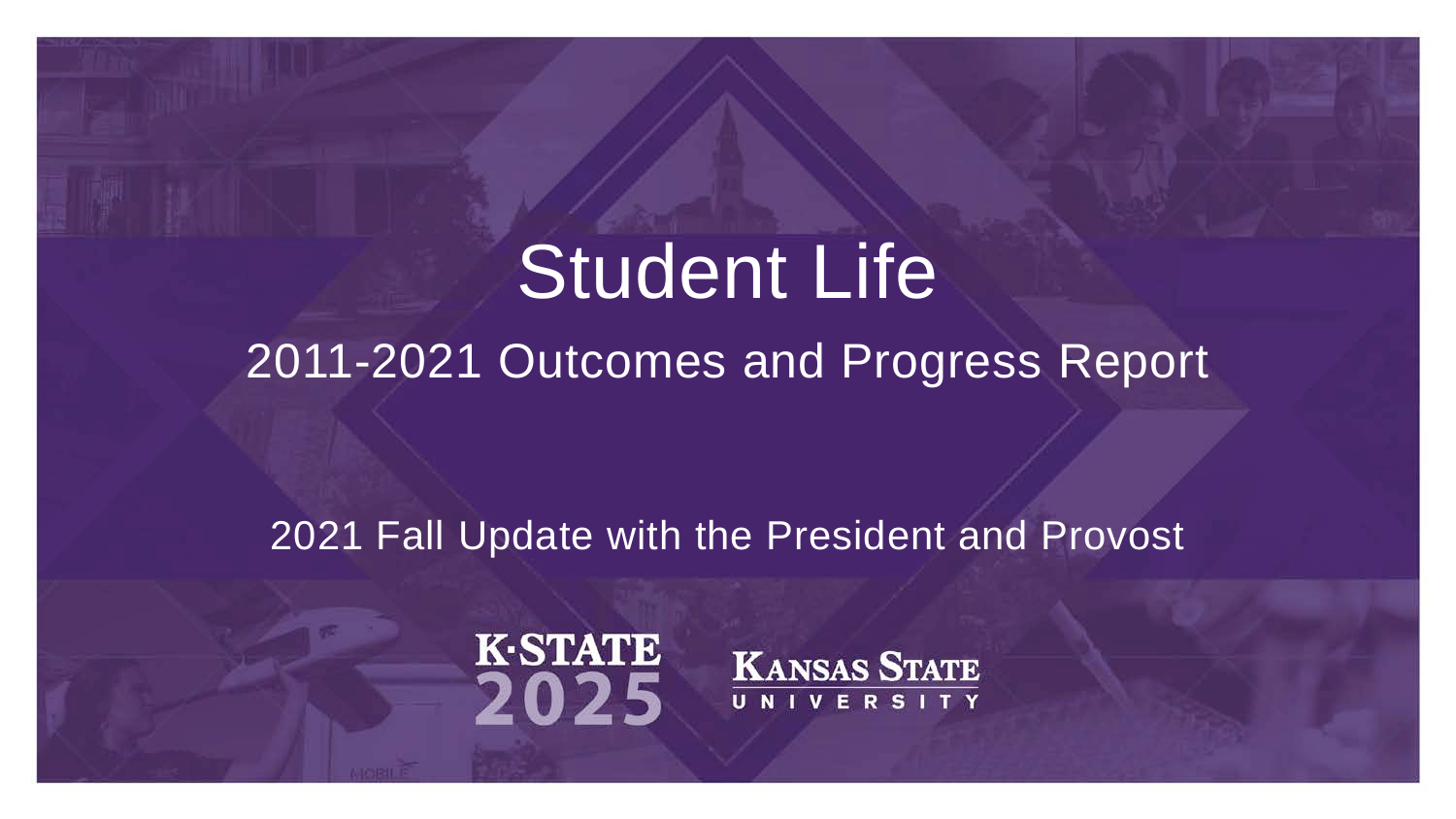- Construction and opening of the Morris Family Multicultural Student Center
- \$24 million building expansion project for Chester E. Peters Rec Complex, increasing the space from 90,000 to 185,000 Sq. Feet. Performance Zone Project that converted 5 racquetball courts to functional training spaces.



**KANSAS STATE** 



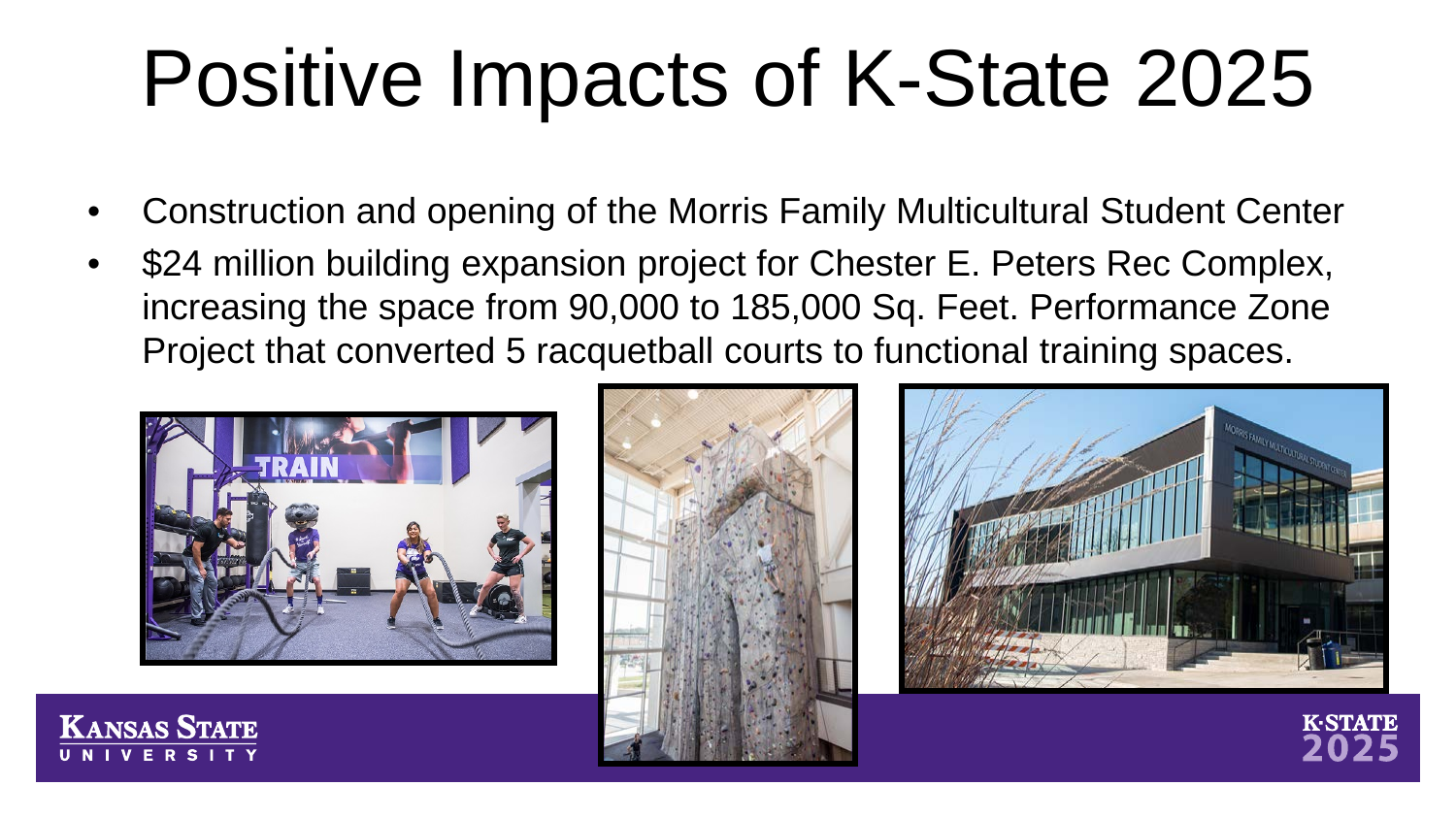• Opening of the Berney Family Welcome Center in 2016 allowed rebranding of 2 offices to become the Career Center. Over 128,000 student interactions have been documented in the Career Center over the last 5 years.







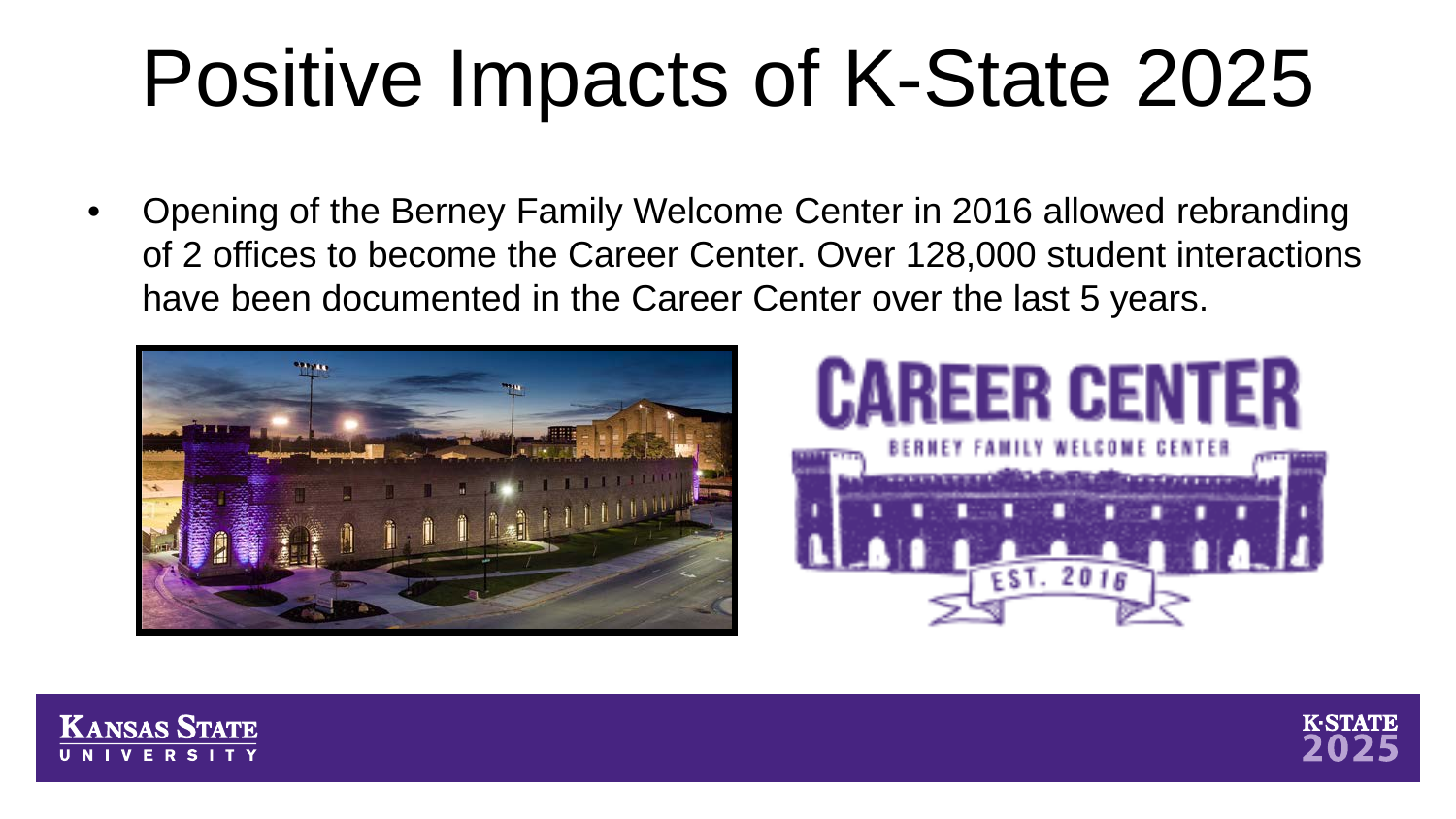- Opening of Wefald Hall in 2015 added 540 beds. This \$62 million project also included the renovation of Kramer Dining Center.
- Derby Dining Center reopened in Spring 2021 after a \$16 million renovation project.





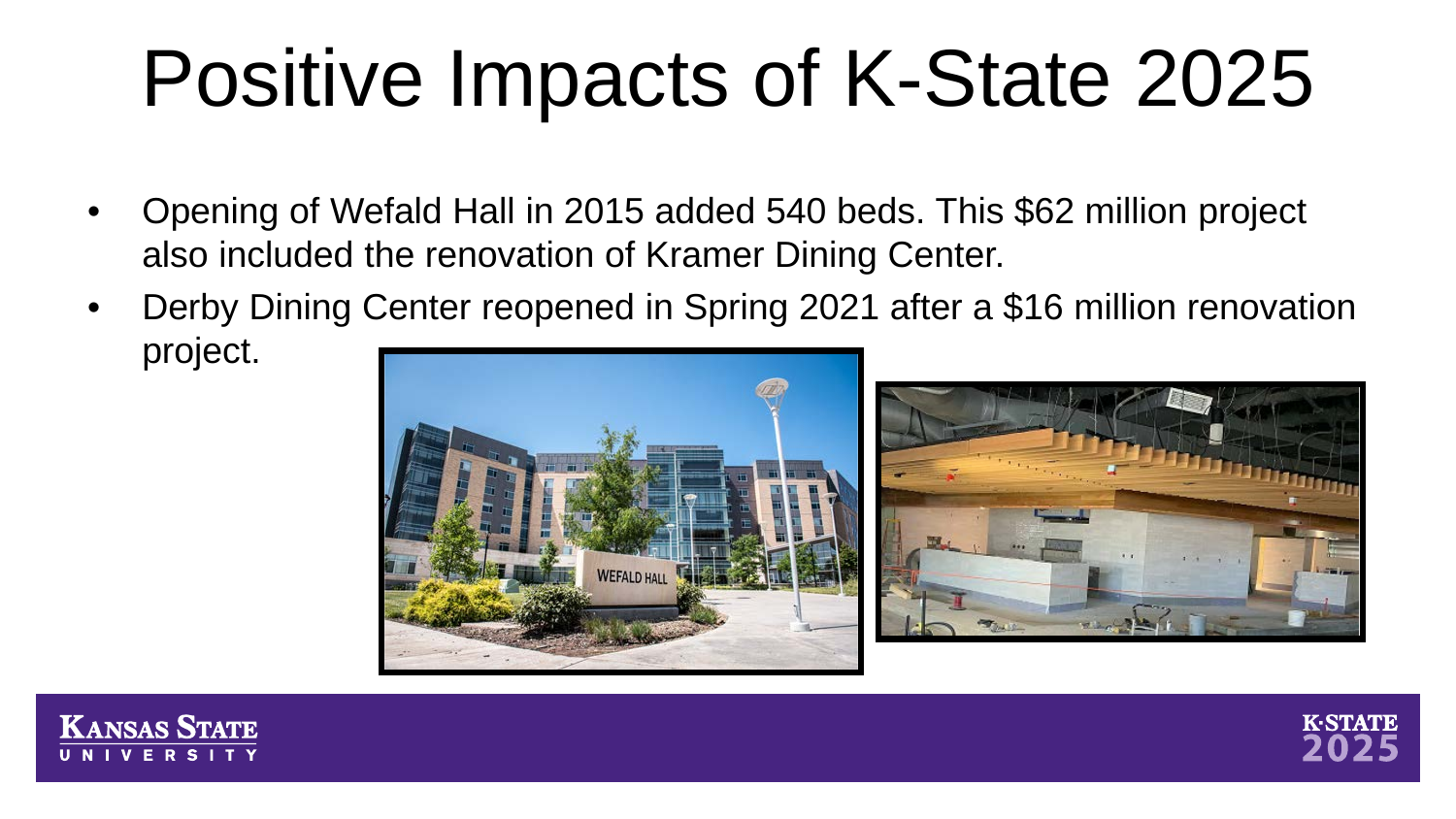- Several reorganizations of Student Life have occurred during 2025 including the 2019 reorganization and hiring of VP for Student Life, Thomas Lane.
- Developed a Student Life Strategic Plan, mission, vision and values.
- An organizational shift occurred Fall 2021, with addition of the Morrison Family Associate Vice President for Student Well-being position.
- CAPS became part of Lafene Health Center and introduced its Navigated Care Model.



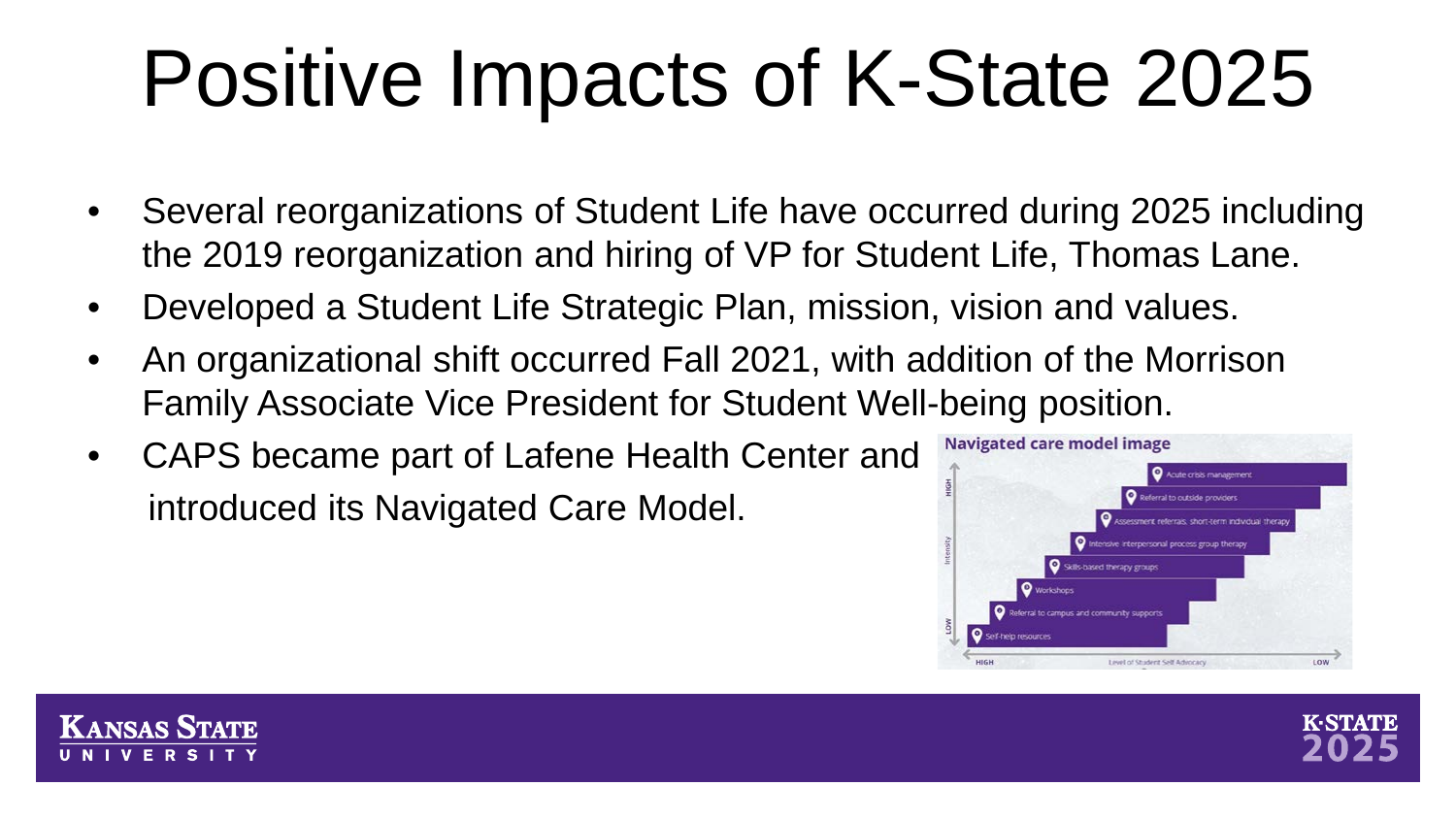- Established the Cats' Cupboard campus food pantry to help meet the daily nutritional needs of thousands of K-State students, faculty and staff including being the first All-In for K-State that raised over \$320,000 to support the cause.
- Received a \$5 million gift to establish the Morrison Family Center for Student Well-being, along with \$1.5 million to hire the first Morrison Family Associate Vice President for Student Well-being and \$1 million to name the Morrison Family Director of Cats' Cupboard.



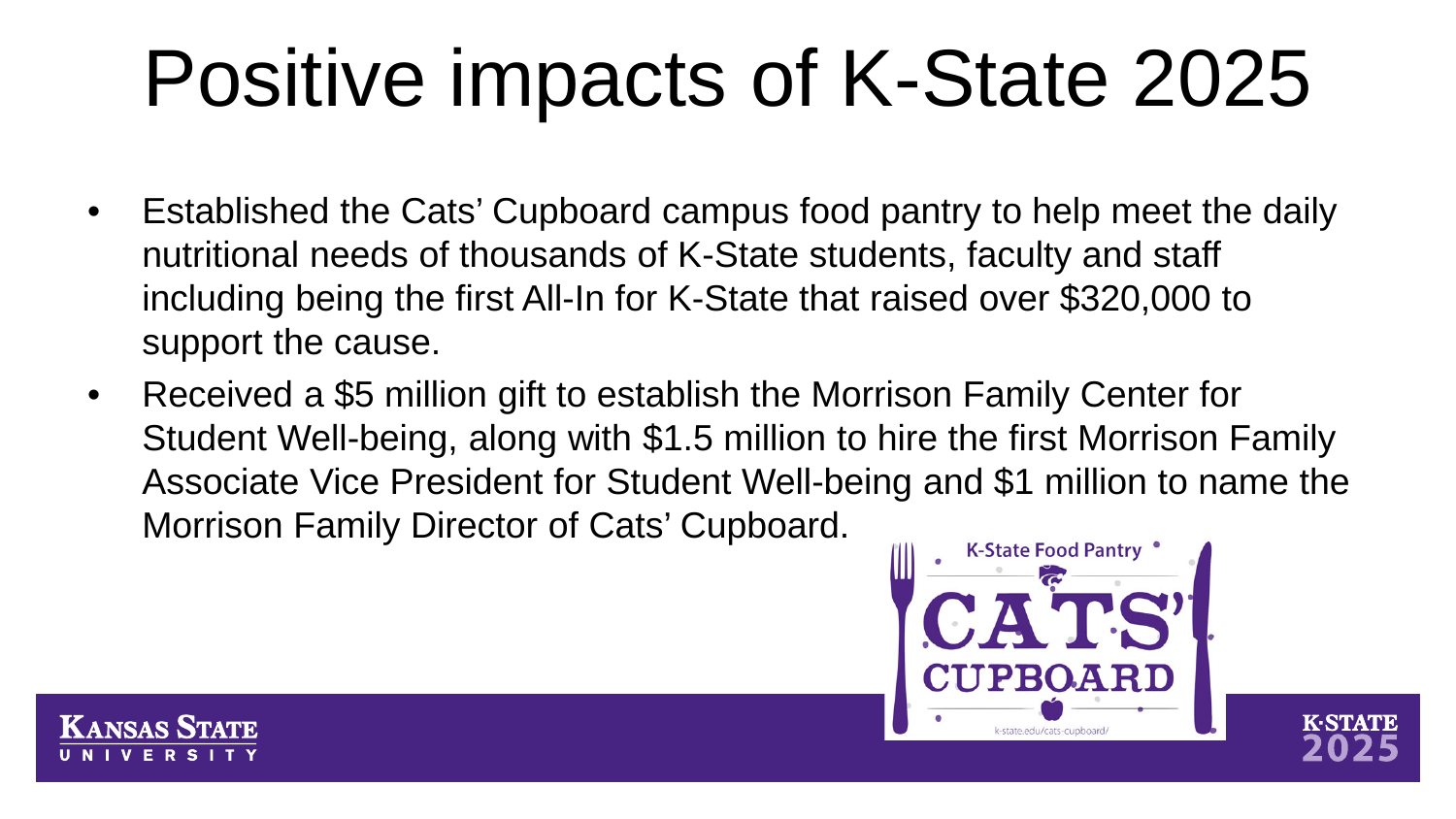- Wildcat Dialogues, a signature Intercultural Learning event in partnership with Leadership Studies has hosted over 900 first-year students annually since inception in 2018.
- S.A.F.E Zone Workshops are being held on the average of 2 times a week.
- Project IMPACT programs like College for a Day, MAPS & Kompass are serving on a yearly average, 1,200 multicultural, first-generational, lowincome students from across the state.
- Approximately 1.5 million visitors to the K-State Student Union annually over the past 10 years. Over 40,000 students attend engaging and enriching programs planned by Union Program Council annually.



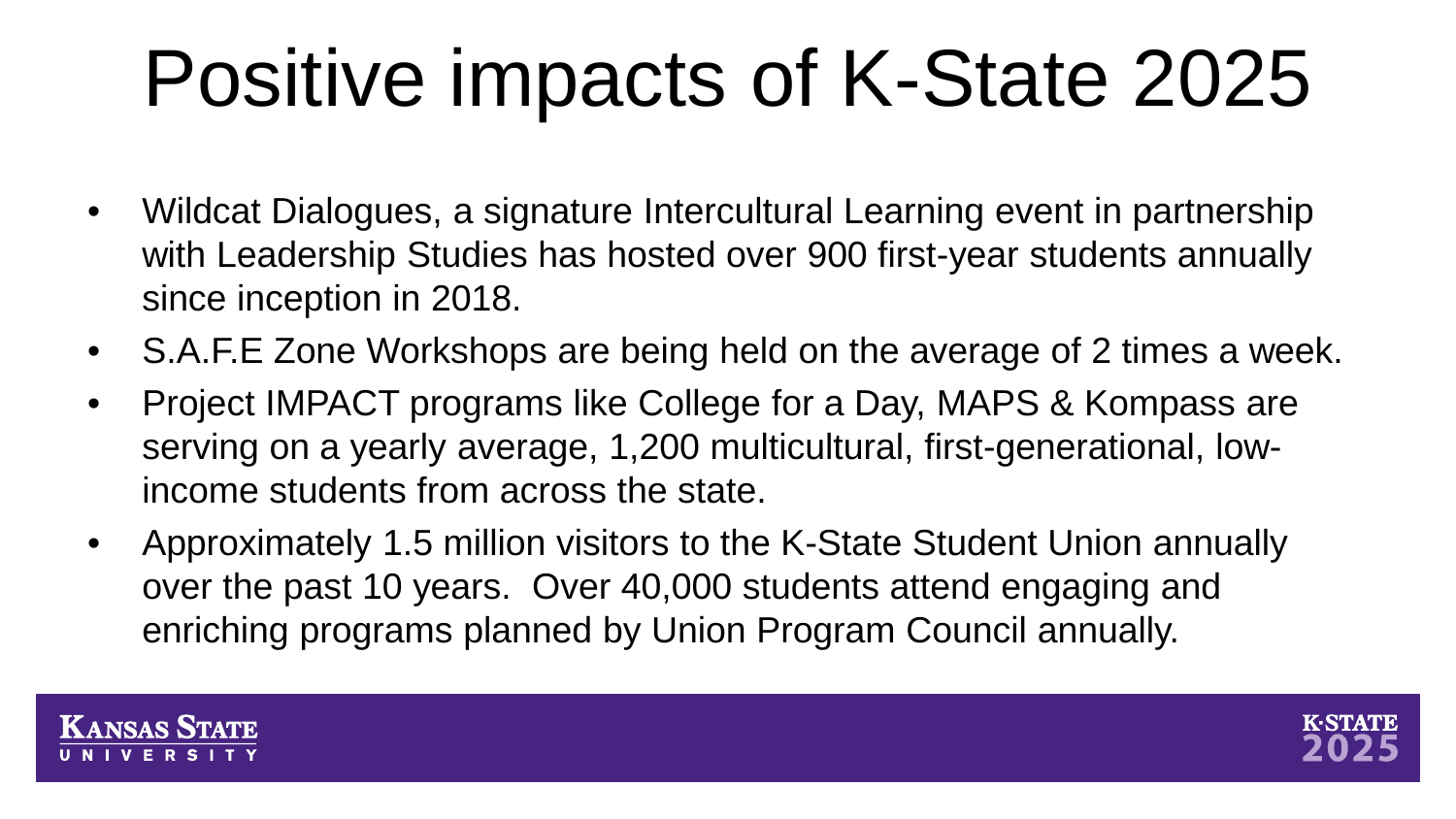- One-on-one financial education by Powercat Financial was reported by participants to have reduced the level of financial stress by 38%.
- Expanded the reach of the Women's Center with a name change to Center for Advocacy, Response and Education (CARE).
- Military & Veterans Affairs oversaw new ROTC and Ft. Riley agreements.
- COVID 19 Pandemic response with Lafene providing unprecedented services including COVID-19 testing, vaccine clinics and day-to-day strategic public health guidance to executive leadership. Launched the Every Wildcat a Wellcat campaign.





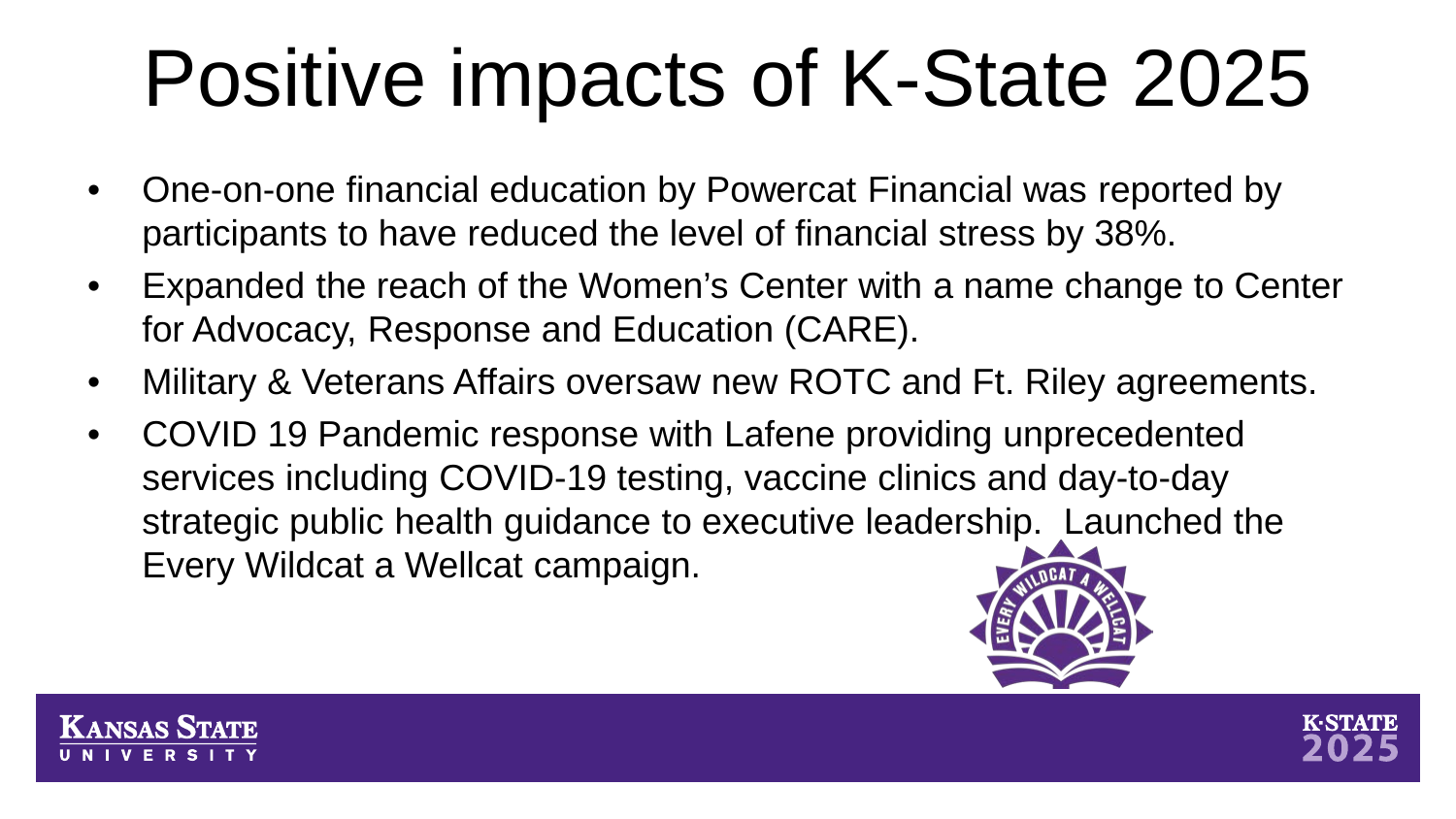## Progress/accomplishments

- With a \$10,000 grant awarded by Harvesters Community Food Network, Cats' Cupboard installed two new refrigeration units which will provide access to fresh foods to clients.
- Office of Student Life created two new case management positions to manage Student of Concerns, Mid-Semester Navigate reports and a University-Wide Excused Absence Policy requests.
- New staff positions in the CARE office to provide direct services and advocacy to survivors included an Intake Specialist, Prevention Specialist and two Survivor Advocates.



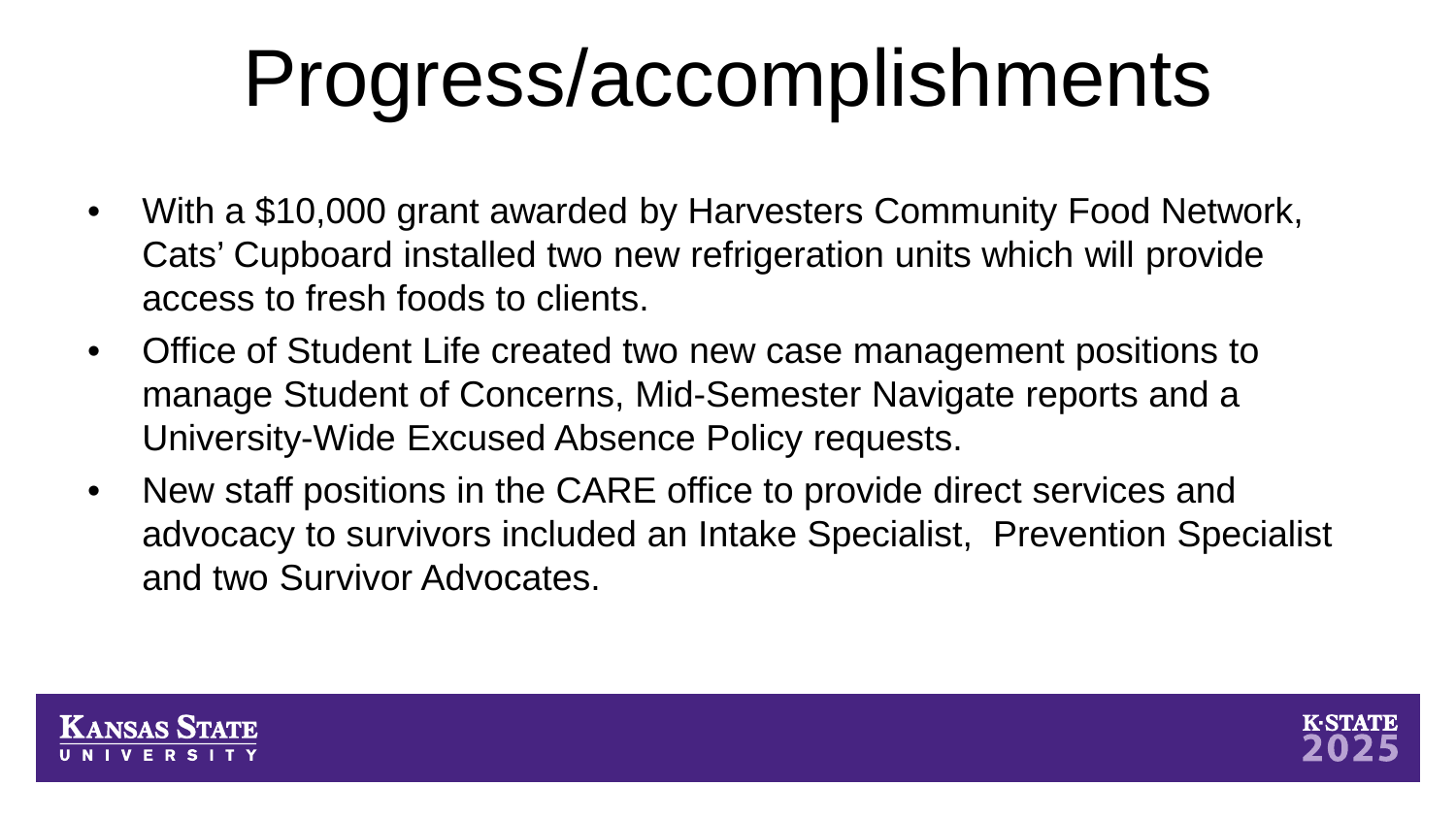#### Progress/accomplishments

- Dedicated space for the Veterans Center as part of the K-State Student Union renovation along with a recent renaming to MARC (Military Affiliated Resource Center) and hired first-ever full-time Center Coordinator.
- Housing & Dining COVID Care Team provided pandemic support for both on and off campus students
- \$32 million renovation completed in 2017 to the K-State Student Union, enhanced services for students including a food service redesign, campus store remodel, updated office spaces, and a transformed catering model.



**KANSAS STATE** 



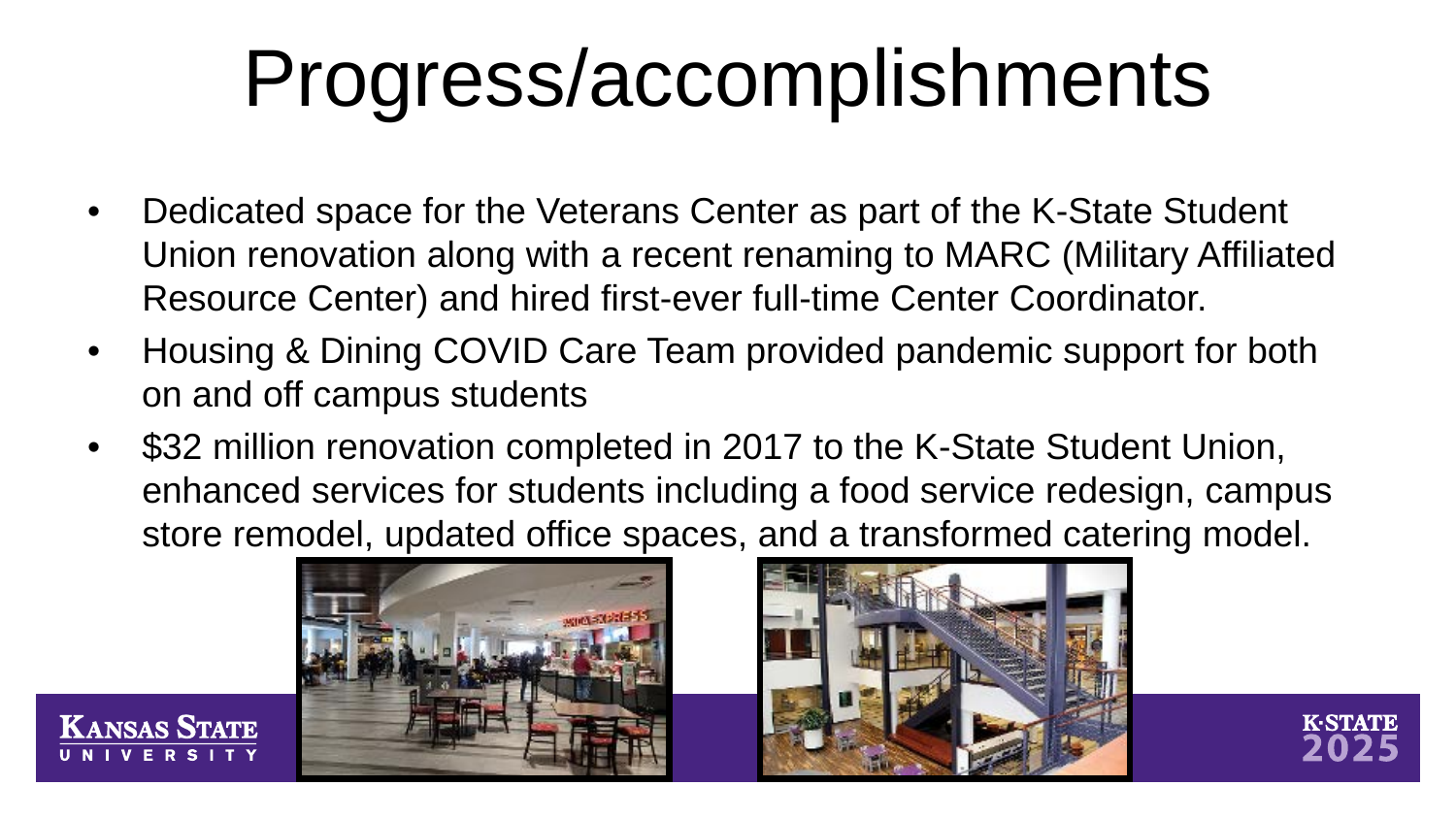- Student Access Center has increased student population from 556 at the beginning of 2025 plan to 911 students now with 100 more in the registration process. In that same period proctored tests increased from 1017 to over 1800 exams in a semester after a move in 2016 to a test center with 19 seats.
- MAPS/Kompass: 91% retention rate (1<sup>st</sup> to 2<sup>nd</sup> Year) Avg GPA: 3.17
- Career Center collected post-graduation data from 80% or more of each graduating class with bachelor's placement rates ranging from 94-96% over the last 5 years.



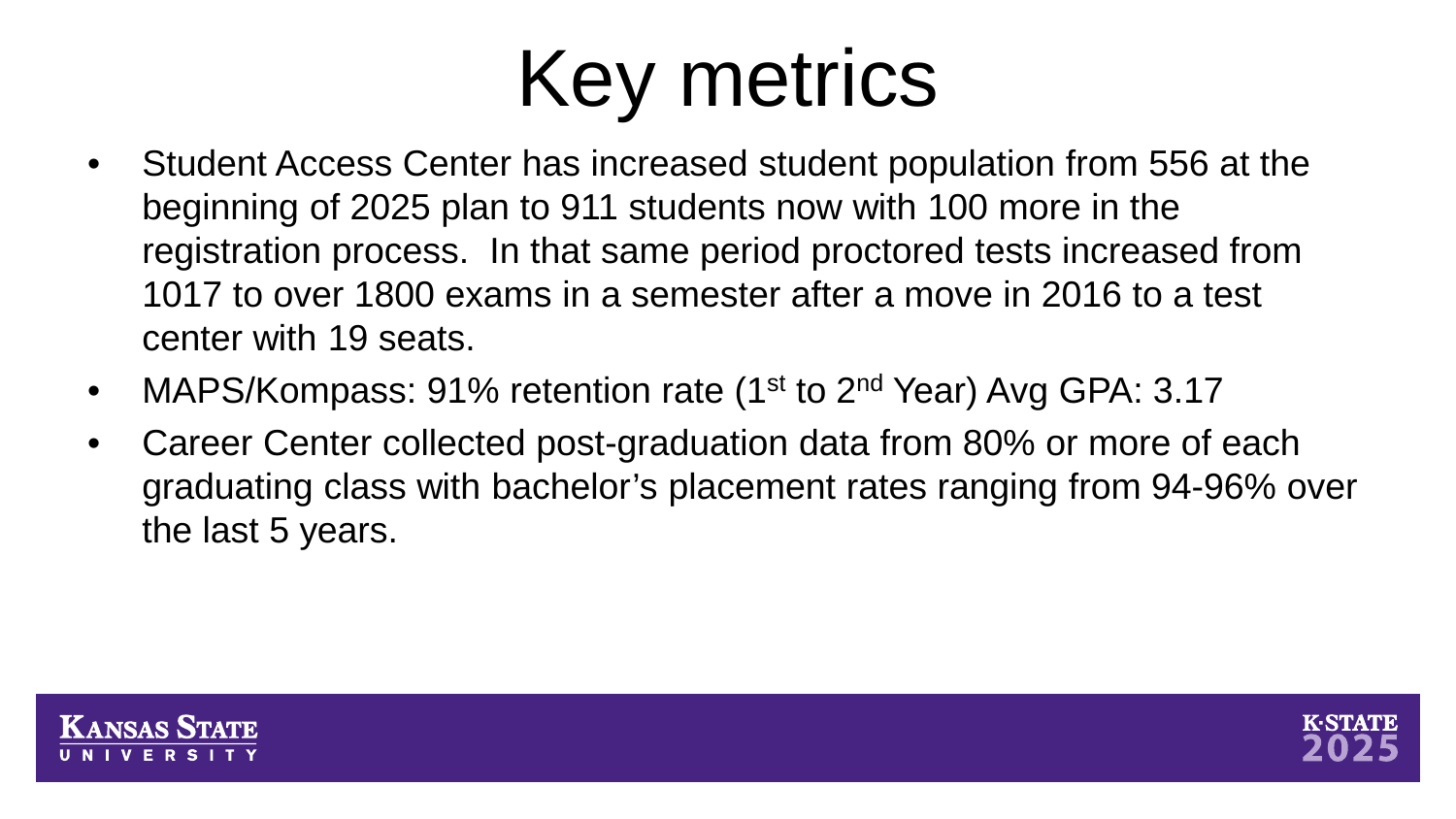- OSL Faculty & Staff Student of Concern Guide was developed and transitioned to an electronic format. Referrals have increased exponentially to a level of over 1,000 referrals a year.
- CARE received six federal Victims of Crime Act (VOCA) grants to fund direct support for survivors of crime amounting in total to \$1,519,203.
- Parents & Family Program developed and launched Wildcat Live Series to virtually engage families including over 1300 unique views.



**KANSAS STATE** 



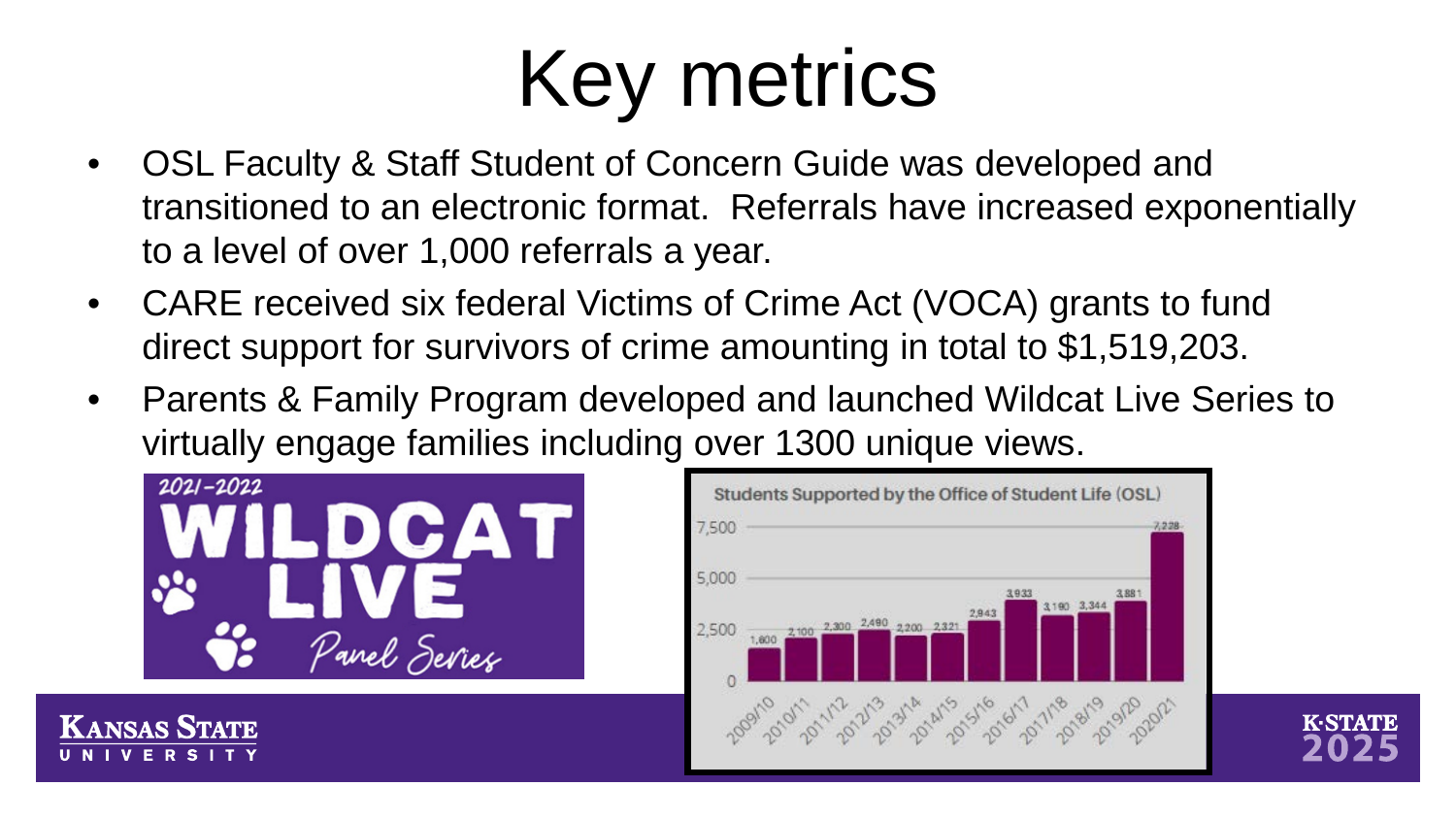- Meritrust Credit Union Scholars Program sponsorship of Powercat Financial with \$75,000 gift.
- Since September 2011 and the launch of 2025, the All-University Career Fair has connected 41,650 students to 3,486 employers.
- Center for Student Involvement hosts Week of Welcome with 9 recurring signature events and averages around 20 events in total. This serves thousands of students annually. Fall 2021 added Lunch on the Lawn.



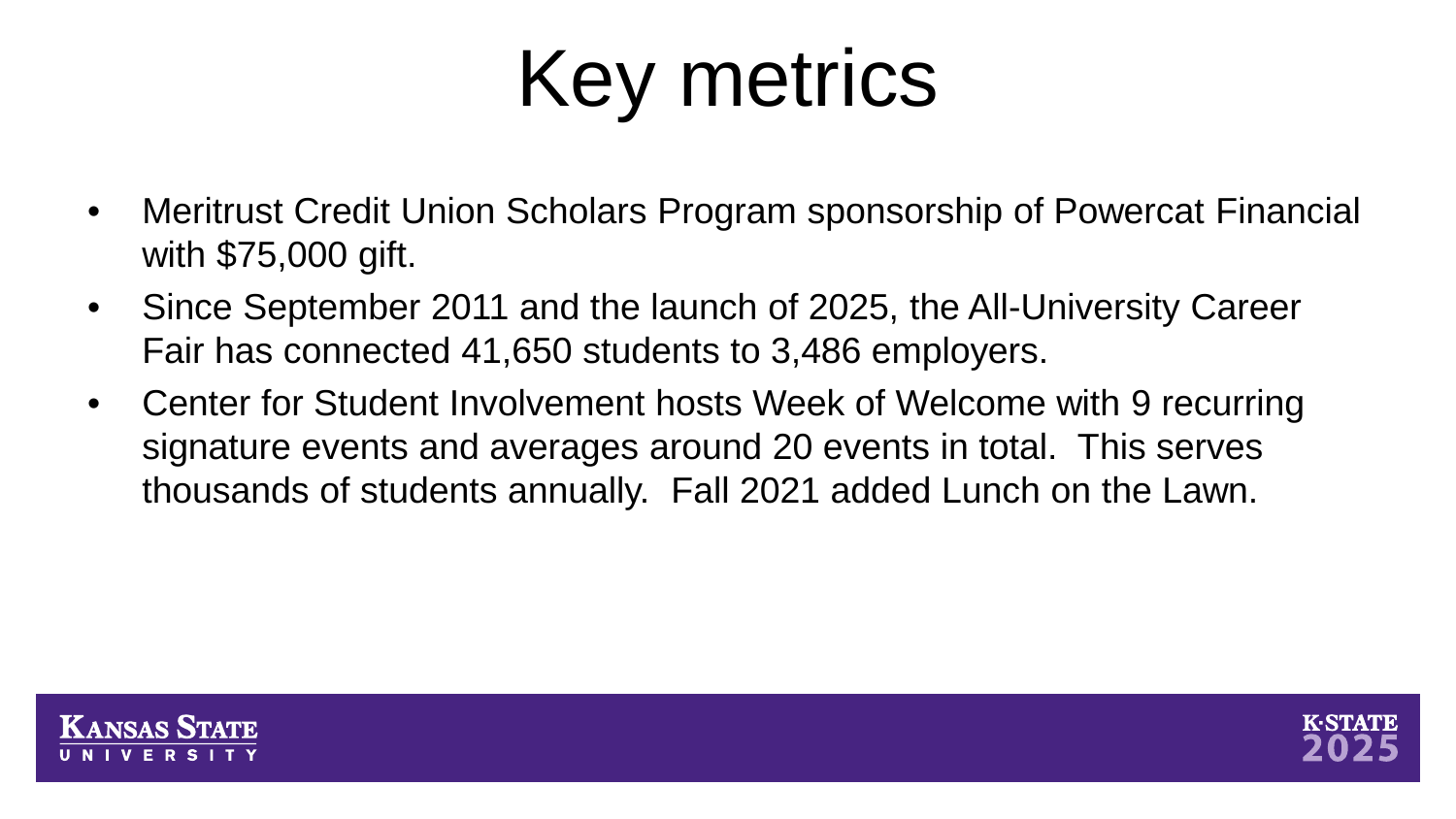- Counseling and Psychological Services continued its support of students emotional well-being, seeing an increase in both unique patients and appointments.
- As part of our Division's JED Campus initiative, the Morrison Family Center for Student Well-being has trained over 700 students and 65 faculty staff in its Bandana project and over 60 faculty staff in the Project Waypoint training program. Both programs help campus community members be aware of when a student might be struggling with a mental health concern and be able to connect that student with resources.



**KANSAS STATE** 



**K-STATE**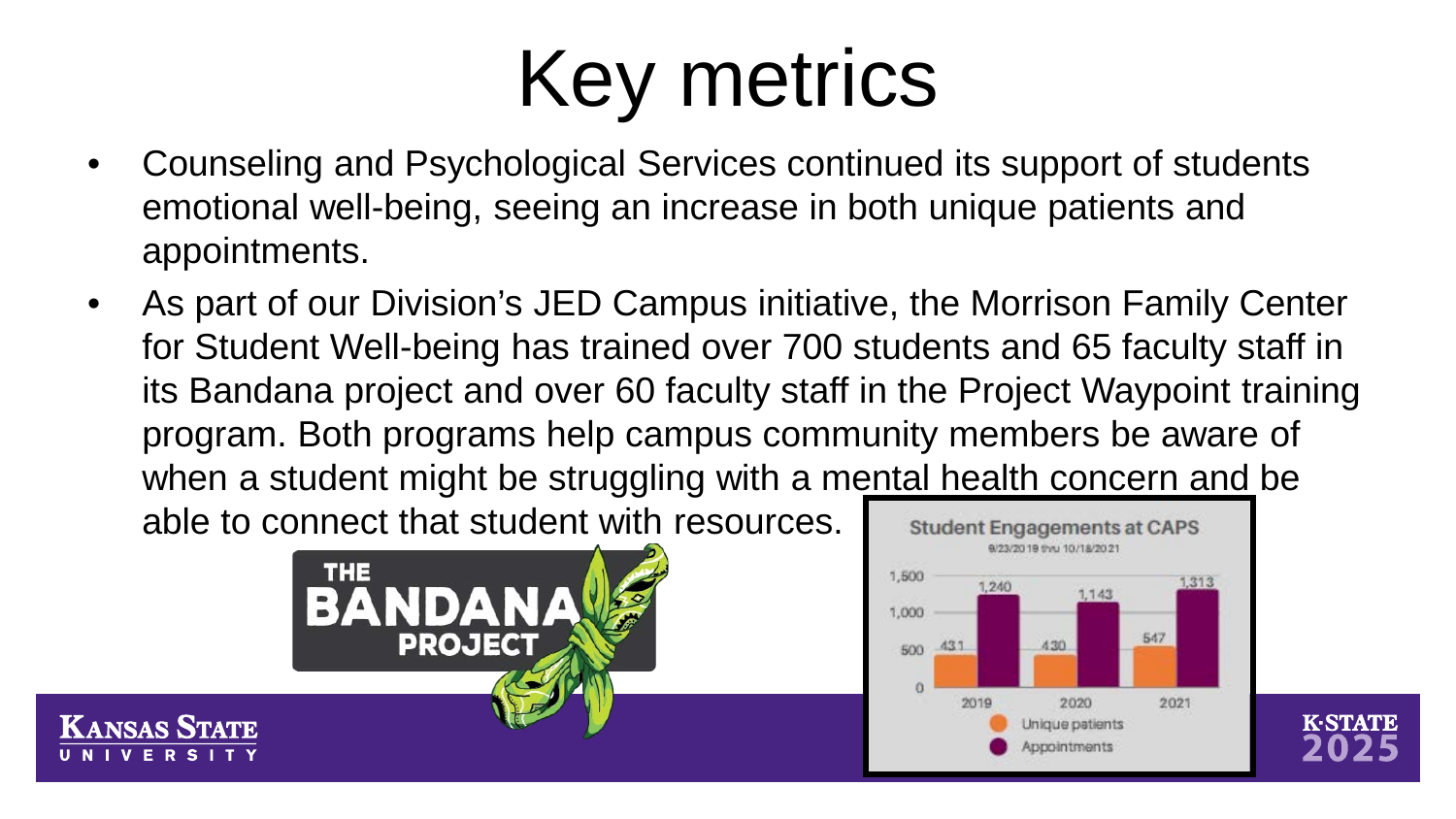- K-State Ranks as No. 7 in Top 50 LGBTQ-Friendly Colleges by study.com, and has received 5 out of five stars from the campus pride index naming us the best university for LGBT students in Kansas.
- SafeRide has had various vendors however in FY21 began SafeRide operated by Lyft providing 1862 rides and so far in FY22 1352 rides to meet immediate student safety concern needs.







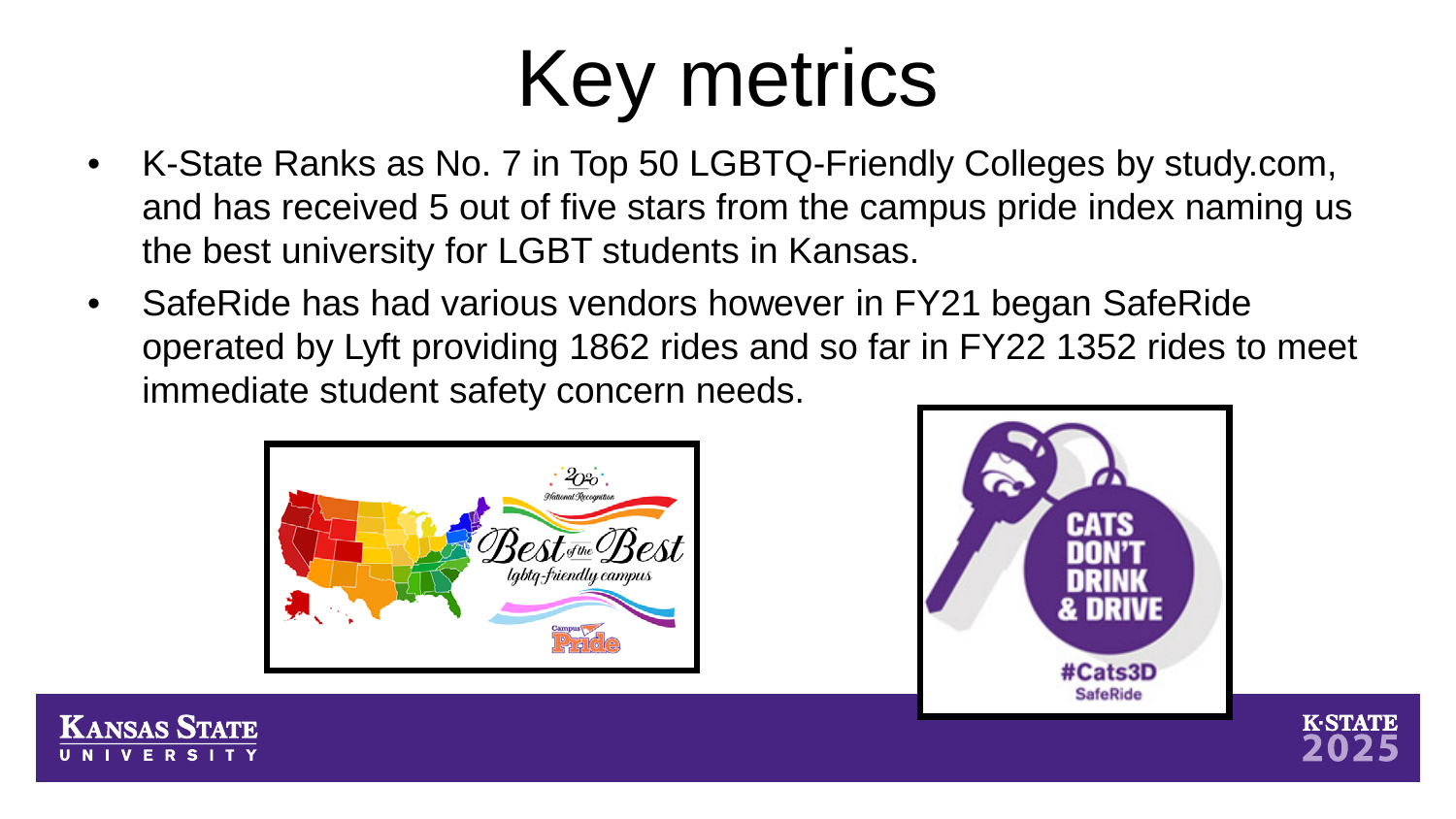- This Fall saw Recreational Services celebrating 100 years. Daily utilization average at the Rec Center is over 3,500 w/record daily highs over 5,000. The Intramural Program has offered over 60 different sports annually yielding over 140,000 participants.
- Freshman to sophomore retention numbers have continued to rise toward the 90% goal.





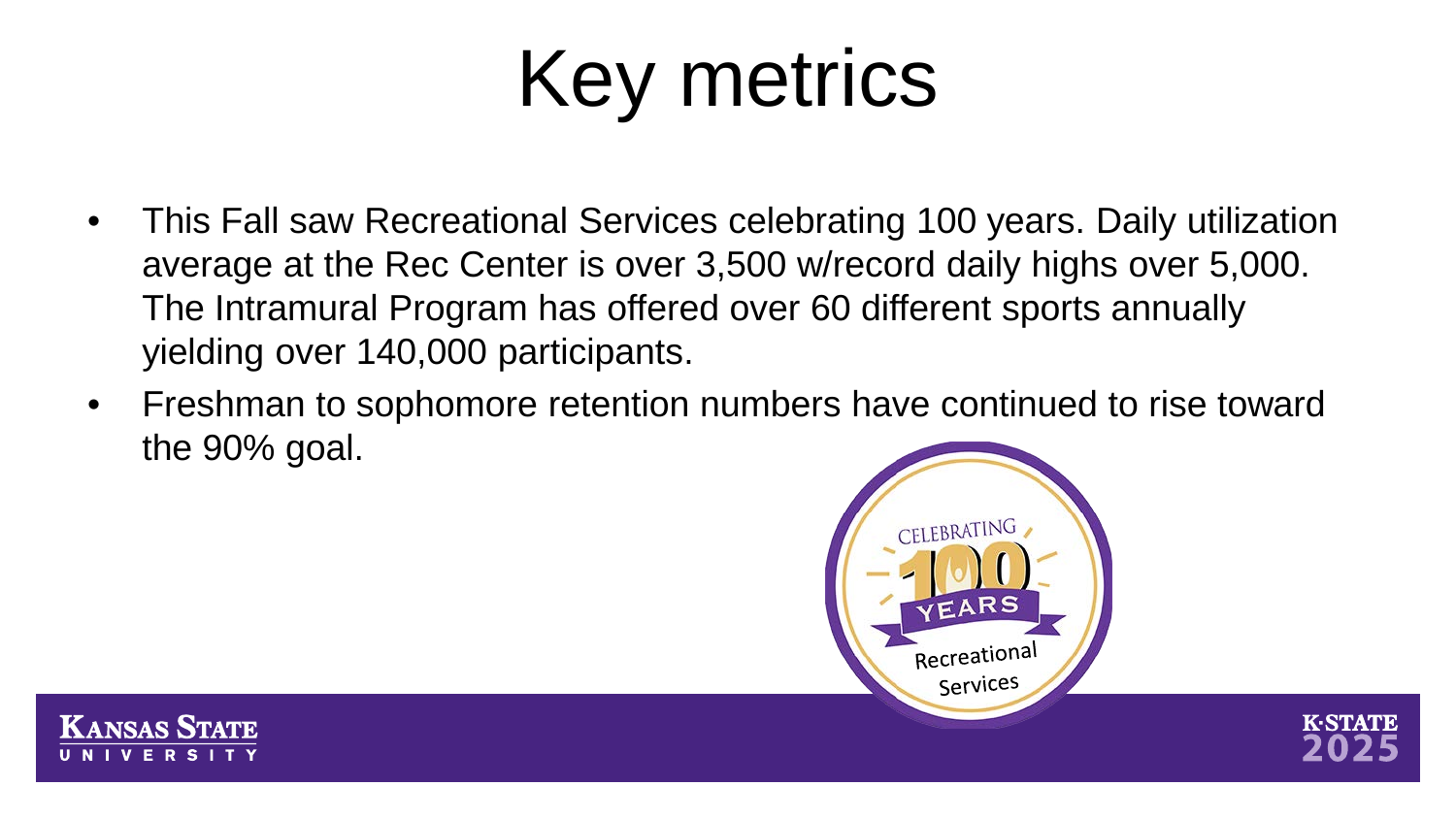# Top priorities moving forward

- First Year Residency Requirement beginning Fall 2022
- eSports initiative
- Recreational Field improvements
- Revitalization of the Strong Complex
- Identify a more permanent home for Cats' Cupboard and attract new source for vendors.
- Culture of Respect
- JED Campus Initiative
	- Realizing vision for Morrison Family Center for Student Well-being
	- Expanding tele-therapy opportunities